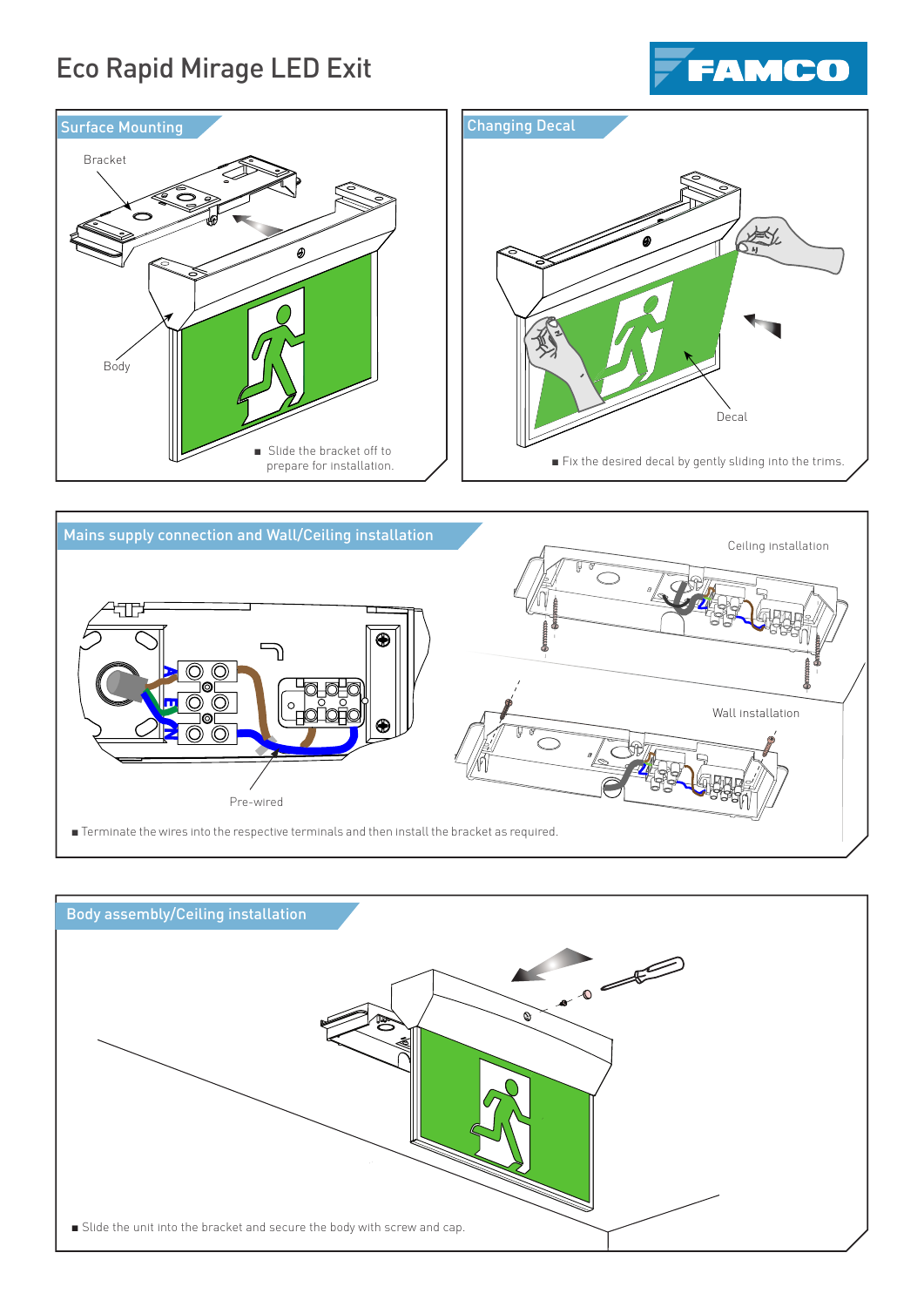# Eco Rapid Mirage LED Exit